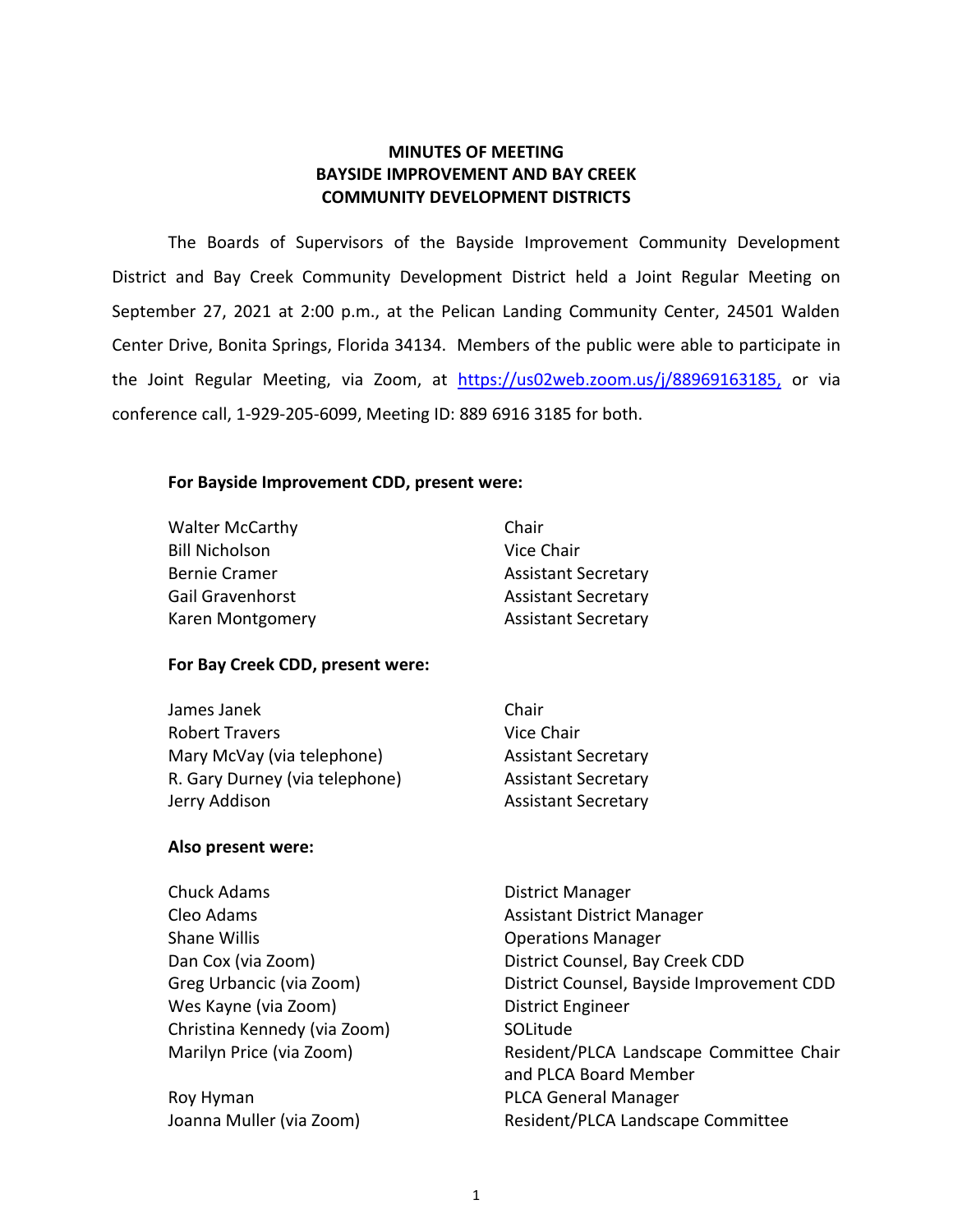Charlotte McCarthy **Resident** Resident Howard Lowe (via Zoom) Resident

FIRST ORDER OF BUSINESS **The Call to Order/Phone Silent Mode/Pledge of Allegiance** 

 Mr. Travers called the meeting to order at 2:00 p.m. All present recited the Pledge of Allegiance.

 **On MOTION for Bay Creek by Mr. Janek and seconded by Mr. Addison, with all in favor, authorizing Mr. Durney's attendance and full participation, via telephone, due to exceptional circumstances, was approved.** 

### **SECOND ORDER OF BUSINESS ROLL CALL ROLL CALL**

Supervisor Durney was present via telephone. Supervisor McVay was not present at roll call.<br>For Bayside Improvement CDD, all Supervisors were present in person. For Bayside Improvement CDD, all Supervisors were present in person. For Bay Creek CDD, Supervisors Janek, Addison and Travers were present, in person.

## **THIRD ORDER OF BUSINESS Public Comments:** *Agenda Items*

No members of the public spoke.

## **JOINT BUSINESS ITEMS**

 **FOURTH ORDER OF BUSINESS** Staff Report: District Engineer: *Barraco & Associates, Inc.* 

 Mr. Kayne stated that the initial draft of the NPDES Annual Report, Year 4, was in progress and would be submitted to District Management tomorrow, to enter their information and then it will be emailed to the Board for review. The Report is due to the County at the end of October and would be added to the October agenda.

 conservation easement and the impact behind Bay Creek Drive, the proposal from SOLitude Regarding the status of the South Florida Water Management District (SFWMD)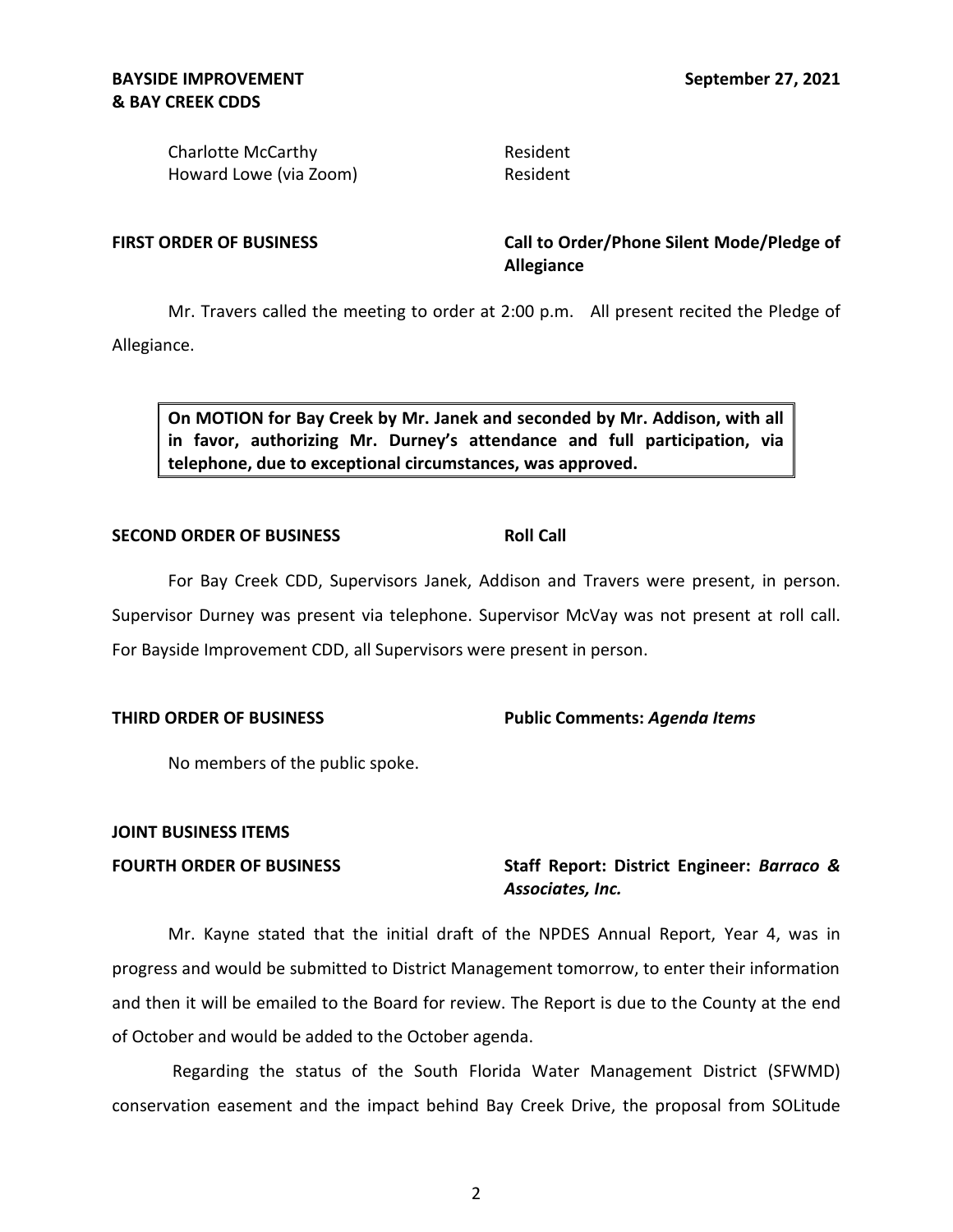Lake Management (SOLitude) to do the work was pending; Barraco & Associates completed the survey and Johnson Engineering completed the restoration plan. Mr. Cox would discuss penalty fees later in the meeting.

# **Ms. McVay joined the meeting via telephone at 2:04 p.m.**

 **On MOTION for Bay Creek by Mr. Janek and seconded by Mr. Addison, with all in favor, authorizing Ms. McVay's attendance and full participation, via telephone, due to exceptional circumstances, was approved.** 

## **FIFTH ORDER OF BUSINESS Waterway Inspection Report:** *SOLitude Lake Management*

Ms. Kennedy presented the September Monthly Report and reported the following:

- $\triangleright$  All "Site A" sections were treated for shoreline growth, which was mostly torpedo grass.
- $\triangleright$  B-8: Observed patchy algae growth resulting from grass treatment.
- $\triangleright$  D-15: Observed slender spike rush aground the lake edge that is generating some algae.
- $\triangleright$  Lake F-6: Treated bacopa recently due to growth.

| A-18 and E1 through E5: Nano-bubbler sites were looking good. No severe algae blooms |
|--------------------------------------------------------------------------------------|
| were observed and no complaints were received.                                       |

 ➢ E-5 Bacteria Study: Remains ongoing. Sampling was postponed until tomorrow due to limited perimeter availability last week. Two more months of sampling remain before the study is completed.

 Mrs. Adams asked why bacopa at Lake F-6 was treated, as it is considered a beneficial plant. Ms. Kennedy agreed that it is a beneficial plant but it becomes overgrown when it is submersed in the water, which it was in this instance.

### **SIXTH ORDER OF BUSINESS Committee Reports**

### **A. PLCA Landscape Committee**

Ms. Price reported the following activities: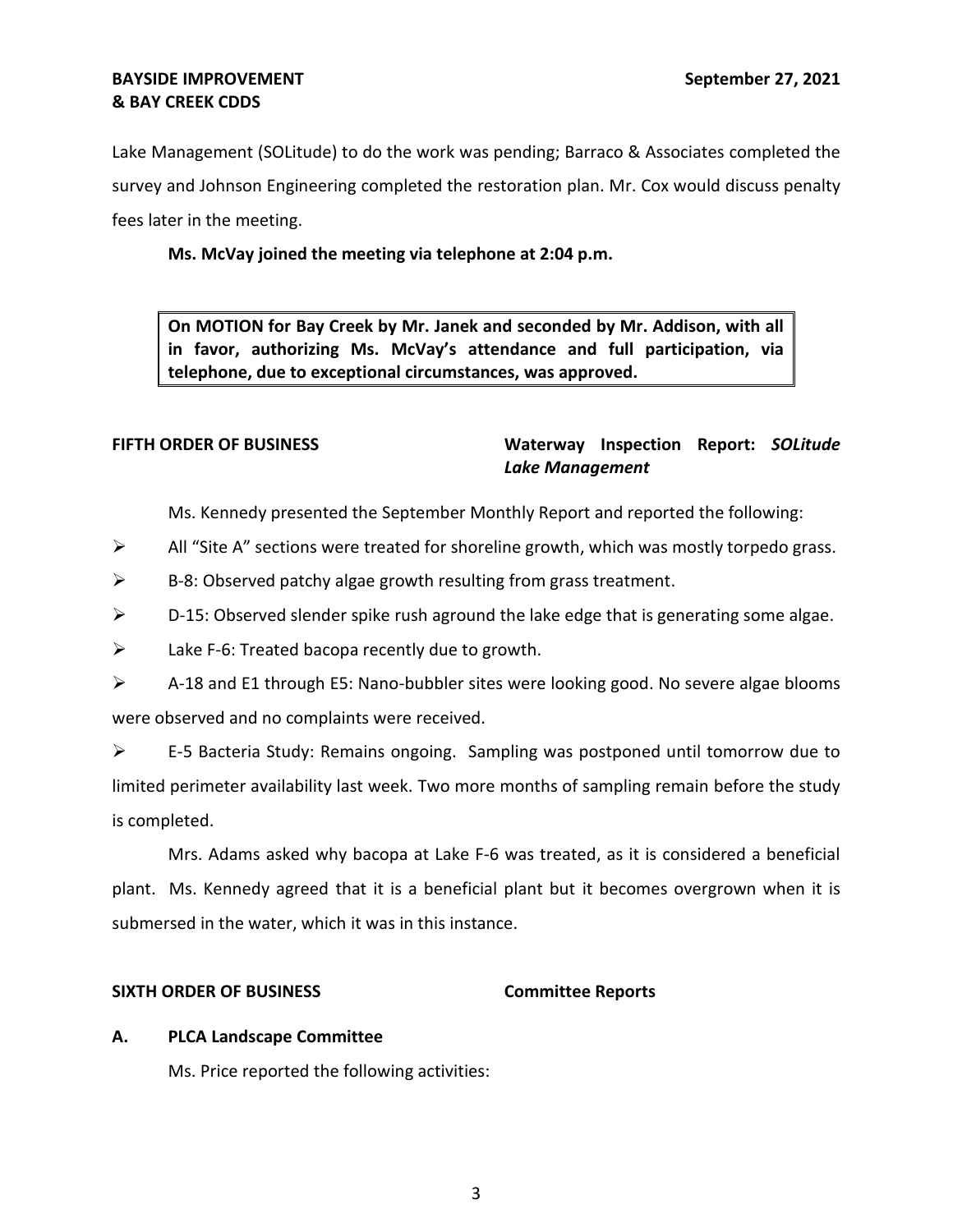## **& BAY CREEK CDDS BAYSIDE IMPROVEMENT** September 27, 2021

 around the North Gatehouse, towards US41. She thanked the CDDs for their coordination. ➢ North Gatehouse: O'Donnell Landscaping completed installing up-to-code landscaping

 $\triangleright$  All gatehouse landscaping projects for the entire community were completed.

 $\triangleright$  Berm: The pennyroyal berm replenishing project was nearly finished; it would be completed once the additional plant materials arrive and are installed. She thanked the CDDs and Mr. Kucera for being very instrumental and helpful in the project, as some plants needed to be removed.

 ➢ Medians: Work on smaller projects continued. Plans for the smaller medians off Gold Crest Drive were being prepared and plant materials have been ordered.

 ➢ The tree trimming project and crown reduction project along Pelican Colony Boulevard completed last month by Johnson Tree Services was successful and several CDD Board Members and homeowners comments were favorable.

 Pelican Colony Boulevard, identified as Median #1 at the Colony Circle towards Sanctuary, and Median #2 east of Sanctuary towards the gate. The PLCA is working with an Arborist on those plans. The Arborist is identifying hazardous and damaged trees, as there are plans to work with The Village of Estero to obtain approval to remove trees and work on a replacement plan. They hoped to complete the plan in the last quarter of 2021.  $\triangleright$  The next phase of the Fiscal Year 2021 projects to commence are the small medians at

 $\triangleright$  She thanked those who participated in the driving around tour of the Pelican Landing community.

 $\triangleright$  Landscape Lighting: Plans were being finalized for the three gates, which project would commence within the next month.

Ms. Price responded to questions from Mr. Cramer, as follows:

 $\triangleright$  It cost \$90 per tree to trim 100 oak trees.

 $\triangleright$  Arborist Rick Joyce was hired specifically for the Pelican Colony Boulevard project and to implement The Village of Estero guidelines, as the PLCA had difficulty doing it efficiently.

 $\triangleright$  The PLCA will continue monitoring the height of the newly installed dwarf bougainvillea at the main entrance points of Canoe Circle and Spring Creek Circle and other areas with line of site issues for drivers. Board Members discussed their own line of sight concerns and opinions

4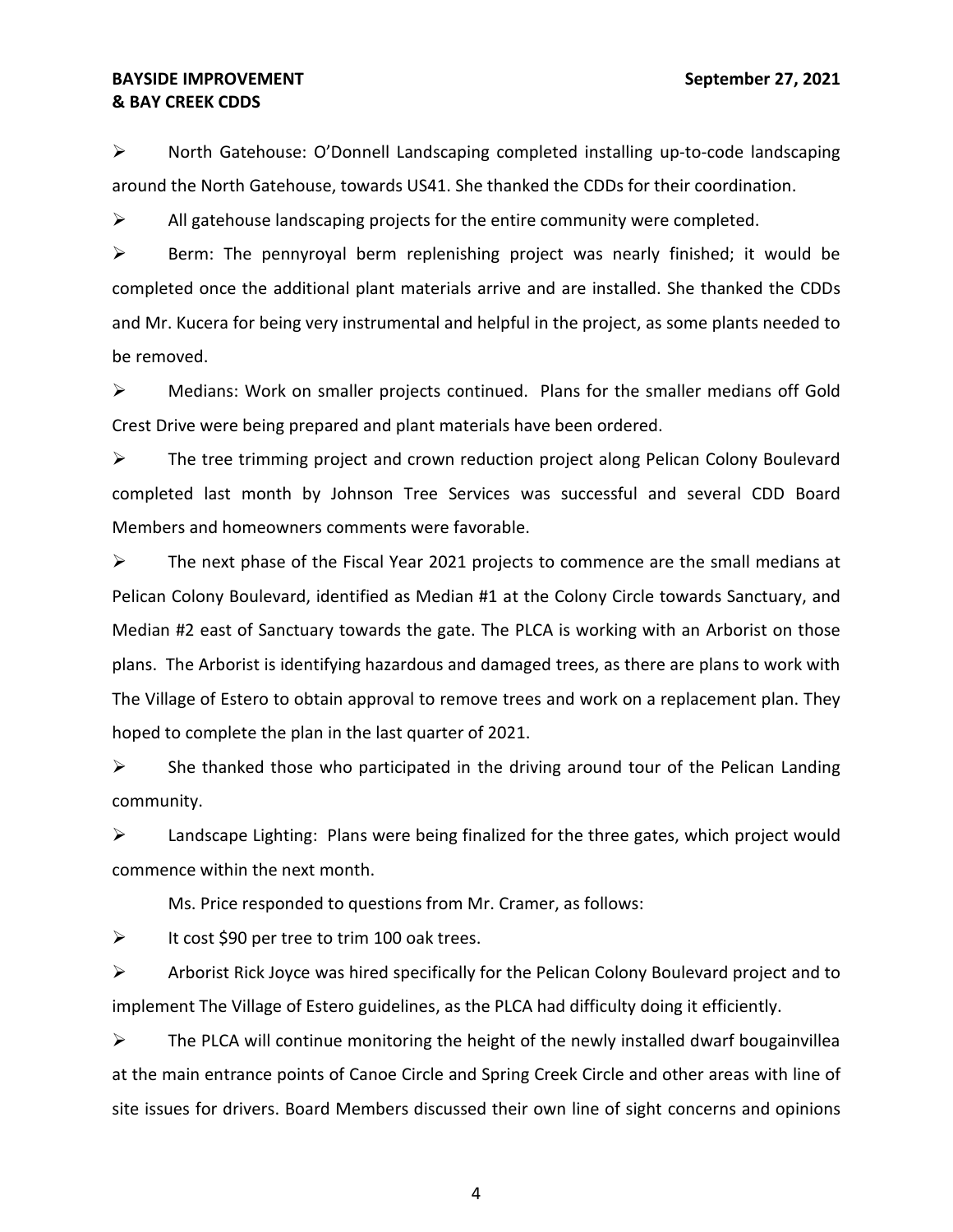that the traffic circle was dangerous. It was noted that bougainvillea are known for rapid growth and those driving trucks or riding bicycles cannot identify this issue. The written height guidelines were not being followed because of directives, not because of the crews working the area.

### **B. Colony Landscape Committee**

The report was included for informational purposes.

### **C. Water Quality Task Force**

In Mr. Shinouskis' absence, Ms. Montgomery reported the following Water Quality Task Force (WQTF) activities:

 $\triangleright$  The WQTF will meet next month; last month's meeting was cancelled.

 ➢ The WQTF did not proceed with allowing Calusa Waterkeeper, Inc., to perform additional testing, due to the many concerns and reservations expressed at the last CDD meeting.

 $\triangleright$  She and Mr. Durney discussed and decided to postpone testing an additional lake in the northwest corner.

 $\triangleright$  The results from the third test will be analyzed at the WQTF next meeting and reported to the Boards.

 $\triangleright$  The WQTF plans to meet with City of Bonita Springs Representatives to discuss plans for benchmark water quality that may impact the CDDs, as the settlement is finalized. Mr. Feeney may advise about the City's plans at the next CDD meeting.

 with distributing this information, until a course of action is determined. Mr. Durney stated that, based on the data received today, he recommended caution

### Acceptance of  **Statements as of August 31, 2021 SEVENTH ORDER OF BUSINESS Acceptance of Unaudited Financial**

This item was presented in conjunction with the Eighth Order of Business.

**EIGHTH ORDER OF BUSINESS Presentation of Expanded Financial Statement Schedules** *(to be provided under separate cover)*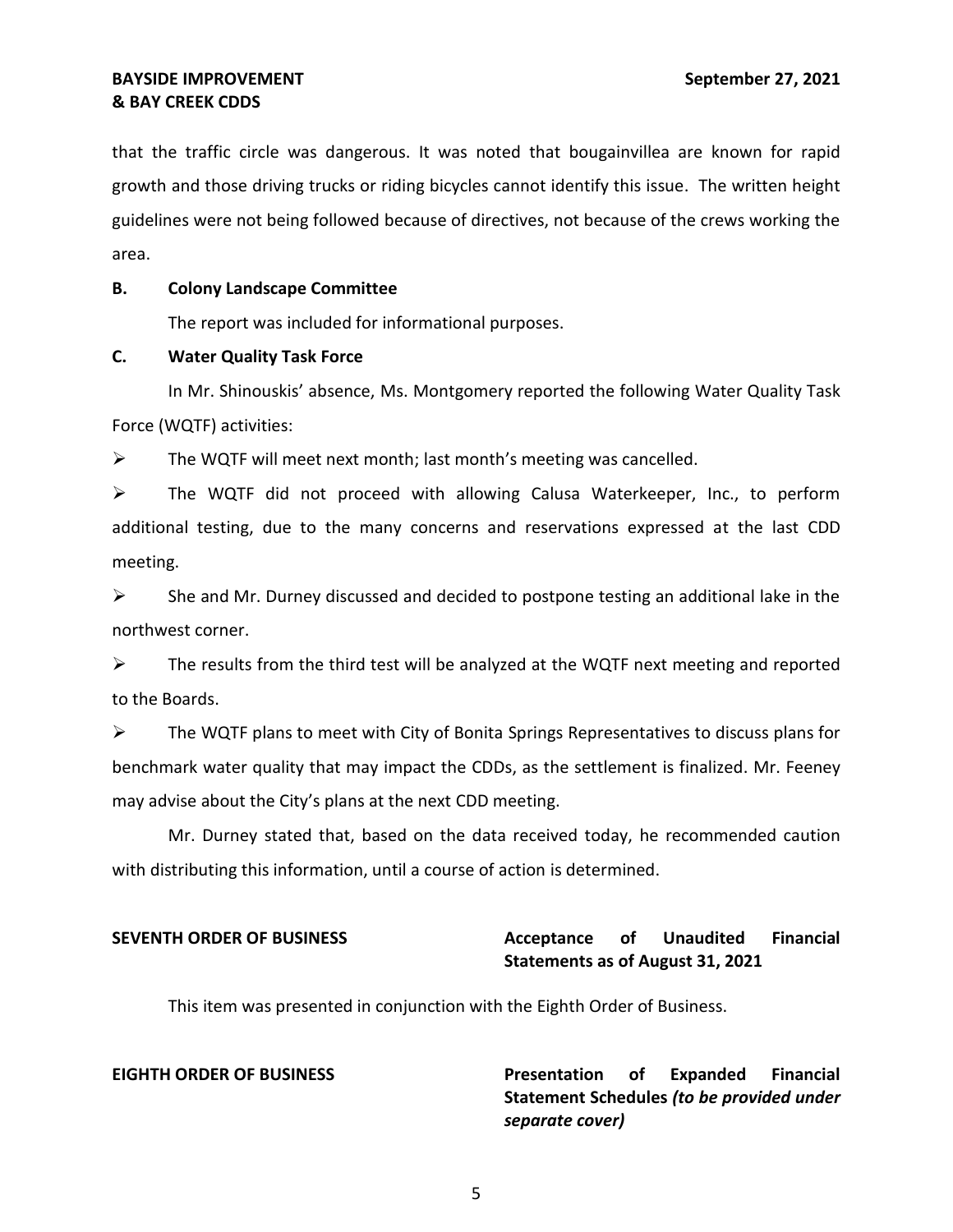Mr. Adams distributed and explained the new Expanded Financial Statement Schedules, comprised of balance forecast and actual accrual year-end projections. A copy will be emailed to Mr. Durney and Ms. McVay. Due to timing constraints, the Expanded Financial Statement Schedules will be emailed to the Boards and distributed at meetings, instead of included in the agenda package.

 Mr. Adams stated that, at the next meeting, he plans to present an option to outsource the palm pruning project, using Johnson Tree Service, and offset costs by removing two positions and the rental equipment costs, which would result in completing the project within four to six weeks instead of three to four months.

 Mr. Adams was thanked for his efforts in creating the report. Discussion ensued regarding explaining the report, defining the Fiscal Year 2022 Bayside CDD one-time cost for well water from the RCS line in the Brooks, the pending connection cost and informing Mr. Hyman about which line provides water to the tennis courts. Mr. Adams discussed the process. He thought that installation would occur after the holidays.

The financials were accepted. This item would remain as a monthly agenda item.

# **NINTH ORDER OF BUSINESS Approval of August 23, 2021 Joint Public Hearings and Regular Meeting Minutes**

Mr. Travers presented the August 23, 2021 Joint Public Hearings and Regular Meeting Minutes.

 **On MOTION for Bay Creek by Mr. Travers and seconded by Mr. Addison, with all in favor, the August 23, 2021 Joint Public Hearings and Regular Meeting Minutes, as amended to include any changes submitted to Management, were approved.** 

 **On MOTION for Bayside by Mr. McCarthy and seconded by Ms. Montgomery, with all in favor, the August 23, 2021 Joint Public Hearings and Regular Meeting Minutes, as amended to include any changes submitted to Management, were approved.**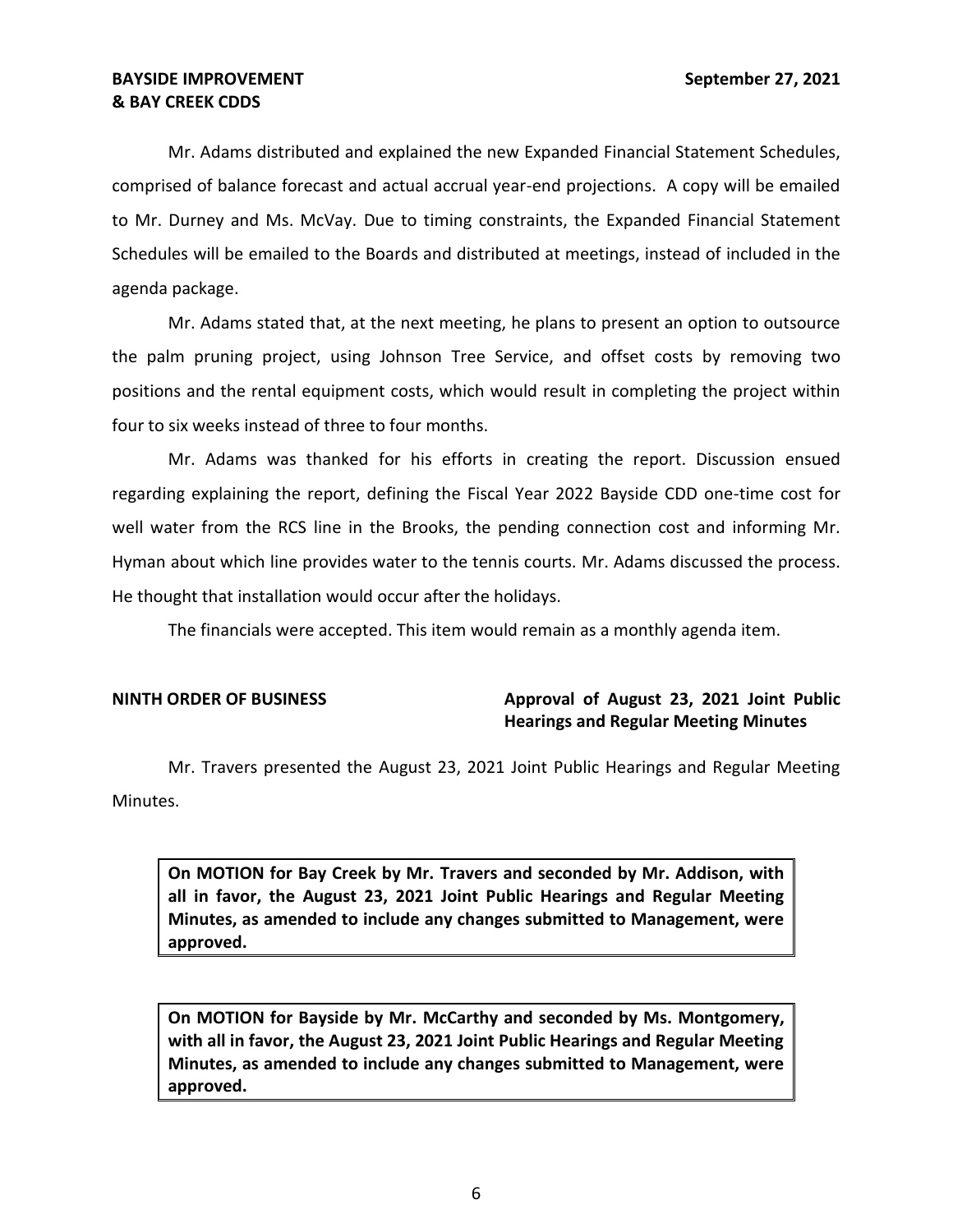### **TENTH ORDER OF BUSINESS Action Items**

Active/Ongoing New Items: Items 1, 4, 5 and 6 were completed.

Active/Ongoing Carry Over from [07.26.21](https://07.26.21): Items 2 and 3 were completed.

Active/Ongoing Carry Over Older Than [07.26.21](https://07.26.21) Meeting: Items 4, 5, 6, 7, 8, 11, 12, 14

and 15 were completed.

 Mr. Nicholson asked Staff to add the estimated target completion date to each action item.

 **On MOTION for Bayside by Ms. Gravenhorst and seconded by Mr. Cramer, with all in favor, directing Staff to add the estimated target completion date to each action item and the Manager's Report, when available, was approved.** 

 **On MOTION for Bay Creek by Mr. Travers and seconded by Mr. Addison, with all in favor, with all in favor, directing Staff to add the estimated target completion date to each action item and the Manager's Report, when available, was approved.** 

### **ELEVENTH ORDER OF BUSINESS Old Business**

There was no old business.

### **TWELFTH ORDER OF BUSINESS STATE STAFF REPORTS**

### **A. District Counsel**

## **I.** *Gregory Urbancic, Esq., Coleman Yovanovich Koester, P.A.*

Mr. Urbancic reported the following:

 $\triangleright$  The Colony Disaster Revised Form of Agreement was finalized with the parties involved.

 $\triangleright$  The template to report the new Stormwater Needs Analysis was received and provided to Mr. Barraco.

 Court opined that the Broward County School Board was in violation of the Sunshine Law for  $\triangleright$  Everyone should be mindful of conducting Committee Meetings. The Appellate District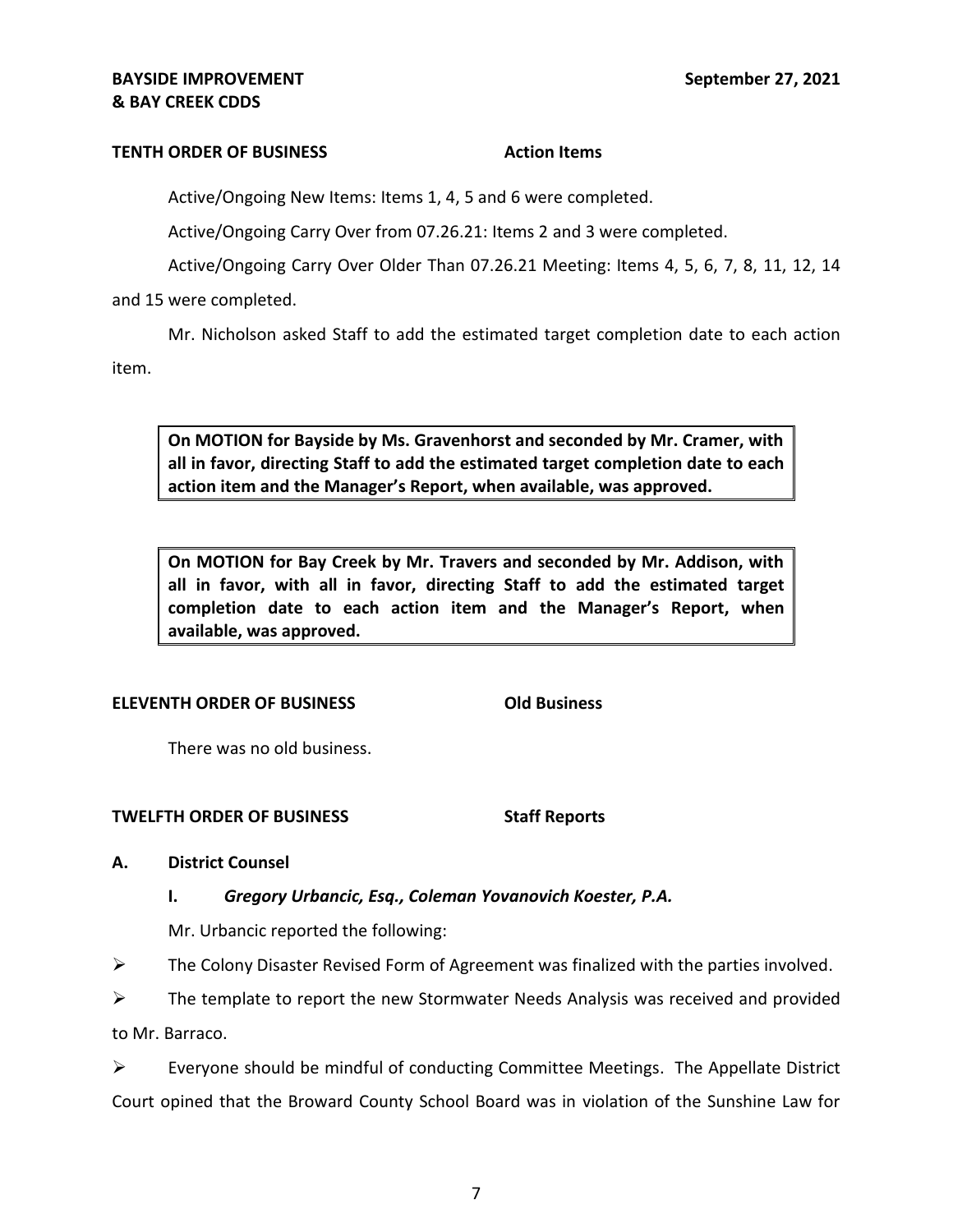using a Committee to review text books, as it did not provide notice of the Committee meetings.

 $\triangleright$  Everyone should be mindful of what is said in closed session meetings. There was an incident in, once the transcripts were released, the newspaper published an unflattering picture of the City's settlement discussions.

 Possibly advertising and conducting Committee meetings in accordance with the Sunshine Law, PLCA Landscape Committee meetings and implications to the WQTF, were discussed.

 Mr. Cox explained that the CDDs would start exercising their control of the WQTF or a non-profit organization when they fund projects recommended by a task force, committee, organization, etc.; however, the CDDs met the obligation of the Sunshine law if the PLCA forms a subcommittee and then asks the CDDs to fund a project during a public meeting.

### **II.** *Daniel Cox, Esq***.**

Mr. Cox reported the following:

 $\triangleright$  Bay Creek should discuss whether to fund a Traffic Study to determine if the traffic circle should be turned into an intersection, which would help to slow down golf cart users. The CDD would have to fund any modifications.

 ➢ The CDD should proceed with the action plan to address the Notice of Violation of Encroachment at the Bay Creek Drive property, which was sent to the homeowner. A resolution on the action plan Johnson Engineering prepared was reached with the SFWMD; however, the CDD will be responsible for the plantings and five-year viability timeline. The fines were \$5,100.

 $\triangleright$  The CDD should notify homeowners of what they can do to mitigate their areas and use the \$5,000 fine from the homeowner in violation to complete that project.

 ➢ The SFWMD stated that a sign reading, "Beyond this Point is a Conservation Area, No Access", must be posted in the preserve every 70'.

 $\triangleright$  The Board should ratify the SFWMD Agreement with the understanding that property owners will mitigate their own areas, according to the SFWMD standards, and consider using the \$5,100 fine payment to the CDD, instead of the SFWMD, for the resource permit educational use.

8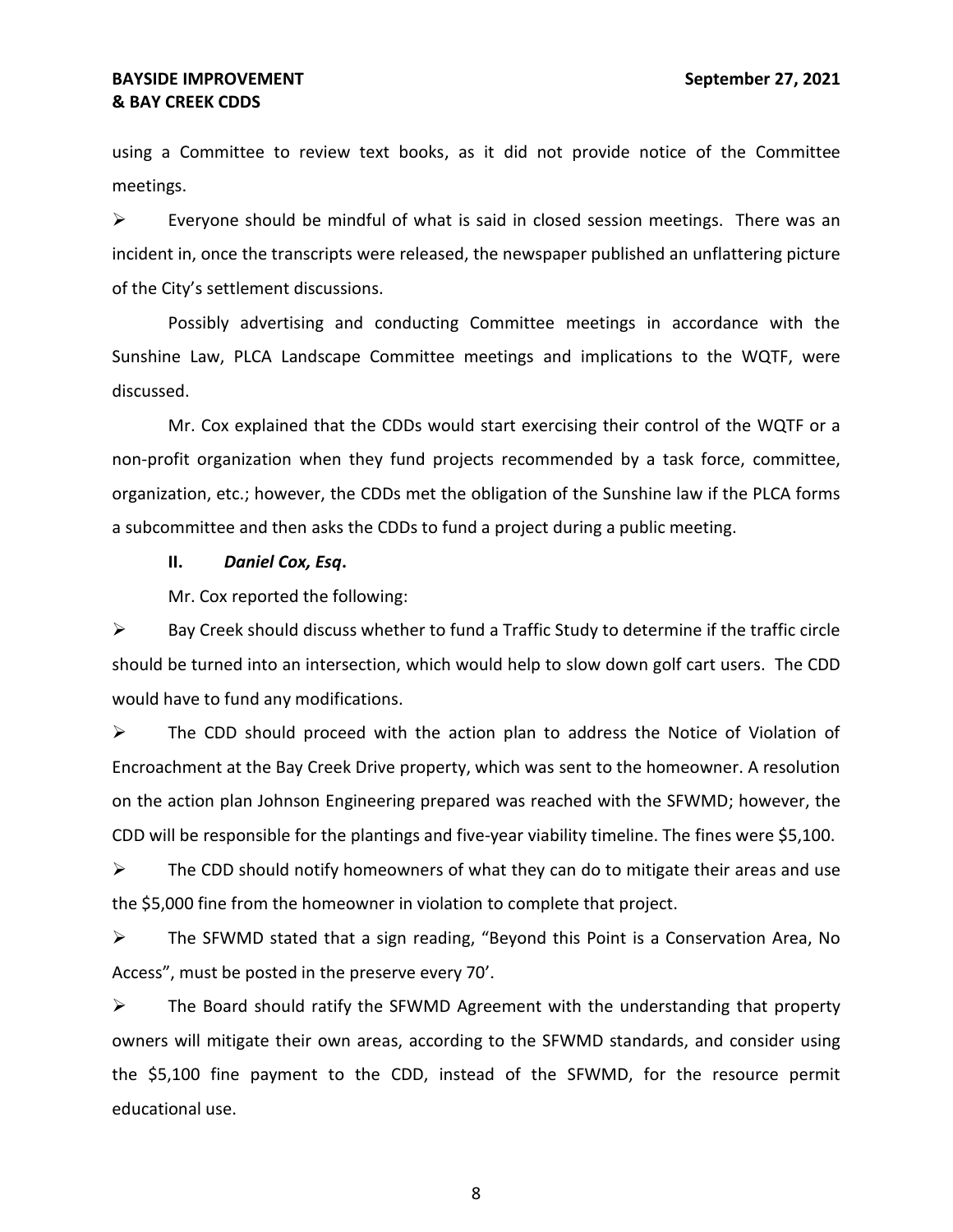Ms. Montgomery agreed with Mr. Cox's suggestion to use funds for educational purpose, installing additional signage and posting information on the PLCA website to promote more interest.

 Discussion ensued regarding the Bay Creek Committee working on developing information to provide to new homeowners and past incidents when the SFWMD notified the CDD of potential fines the next time homeowners cut down mangrove trees.

 **MOTION for Bay Creek by Mr. Janek and seconded by Mr. Travers, with all in favor, authorizing Staff to reply to the South Florida Water Management District and advise of the CDD's intent to install signage and to update the existing newsletter to homeowners to use for educational purposes, instead of paying the fine, was approved.** 

 Mr. Durney asked Mr. Cox if he received any feedback from the City about the TV news story regarding the City approving the Settlement Agreement with the CDD related to stormwater. Mr. Cox stated that he did not; he felt that nothing negative would be coming out of that story.

## **B. District Manager:** *Wrathell, Hunt and Associates, LLC*

## **I. Monthly Status Report: Field Operations**

## • **Discussion/Presentation: Monthly Report Narrative**

The Monthly Status Report was included for informational purposes.

The following matters were discussed:

 $\triangleright$  Bid responses for the Lake Maintenance contract, expiring January 31, 2022, will be included on the January agenda. SOLitude acquired the Woods & Wetland, Inc., Company.

 ➢ Culvert/Catch Basin Projects: Mrs. Adams would reword the description regarding the criteria and expending an additional \$30,000 to complete certain areas, not the entire community.

➢ Work at Wetland 15/Lake A-19 was completed in August.

➢ EarthBalance did not commence work at Wetland 13/Lake A-2 yet.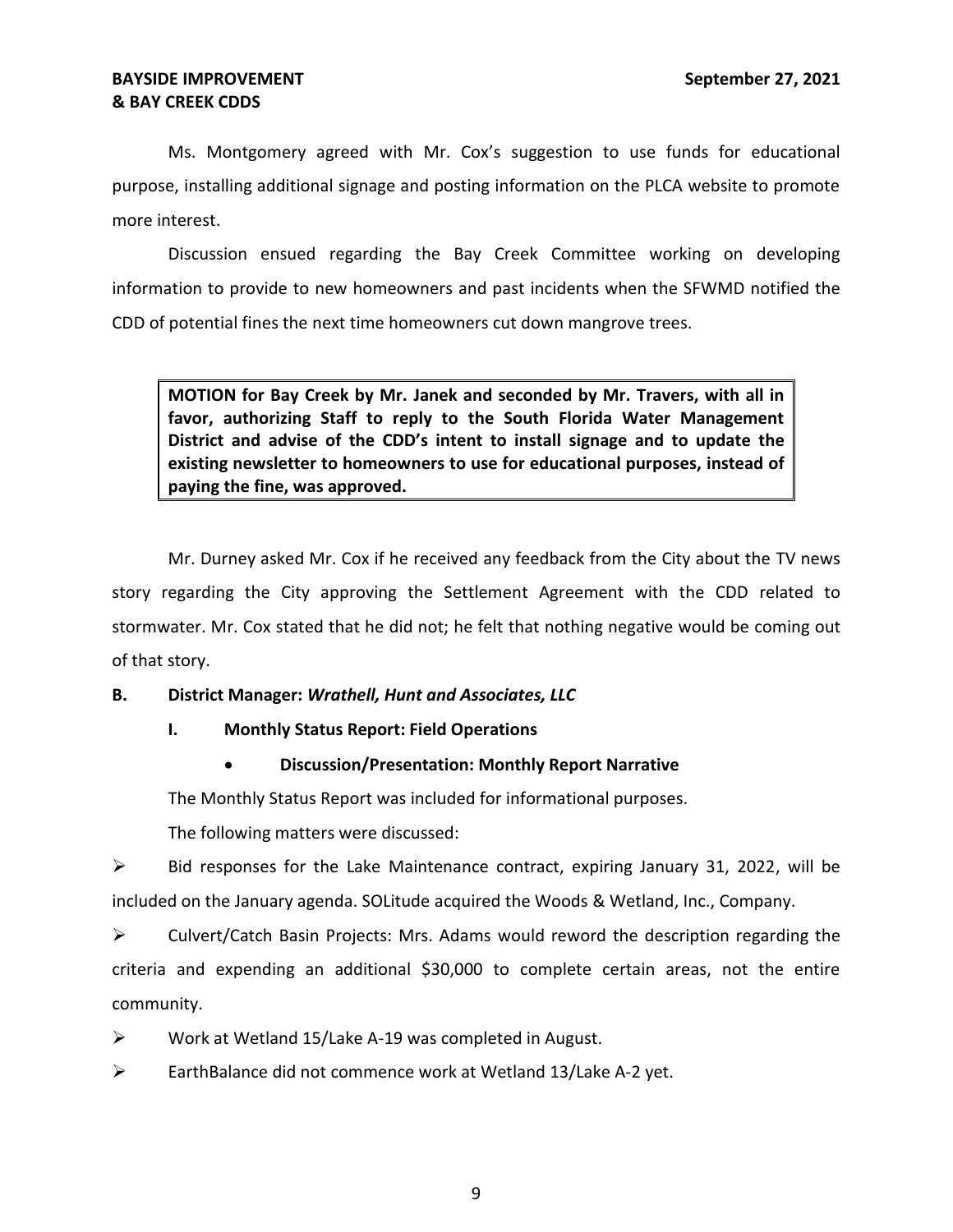$\triangleright$  The \$650 Work Order to treat and remove vines at Bay Creek Circle was executed today; it is not part of the conservation area.

 ➢ A Board Member reported constant flooding of the catch basin by the Children's Park and asked MRI Staff that were on site to put up cones. A Board Member asked if all the catch basins were identified with numbers. It was noted that Board Members and Staff inspect and report overflowed catch basins during heavy rain events to Mr. and Mrs. Adams.

 ➢ Mr. Nicholson referred to the reported "Safety and Accident" matter. Mr. Adams stated that a staff member tested positive for COVID.

 $\triangleright$  Mr. Travers stated that a staff member was planning to retire soon.

### **II. NEXT MEETING DATE: October 25, 2021 at 2:00 P.M.**

# • **QUORUM CHECK:** *BAYSIDE IMPROVEMENT CDD*

All Supervisors confirmed their in-person attendance at the October 25, 2021 meeting.

## • **QUORUM CHECK:** *BAY CREEK CDD*

All Supervisors confirmed their in-person attendance at the October 25, 2021 meeting.

## **THIRTEENTH ORDER OF BUSINESS Supervisors' Requests**

 Ms. Gravenhorst referred to the Bonita Springs Settlement and asked for the "per door" cost in legal fees to save PLCA homeowners \$25 per door. Once known, she wanted to know how the Estero residents can participate in the \$25 per door in savings that the Bonita continue and there will never be an assessment; Estero may use the CDDs as precedent to adopt the same model. Legal costs to adopt the Settlement Agreement was estimated at homeowners will enjoy. Mr. Cox stated that, as long as there is participation, the discounts \$5,000 to \$7,500, equating to about \$1.50 per door.

 Ms. McVay commended Mrs. Adams on an outstanding job of setting the Bay Creek HOA up with MRI, which resolved their issue expeditiously.

 with a fence to stop children from smoking in the area and homeowners from walking their Mr. Cramer suggested that the PLCA replace the landscape buffer at the Children's Park dogs in the area.

10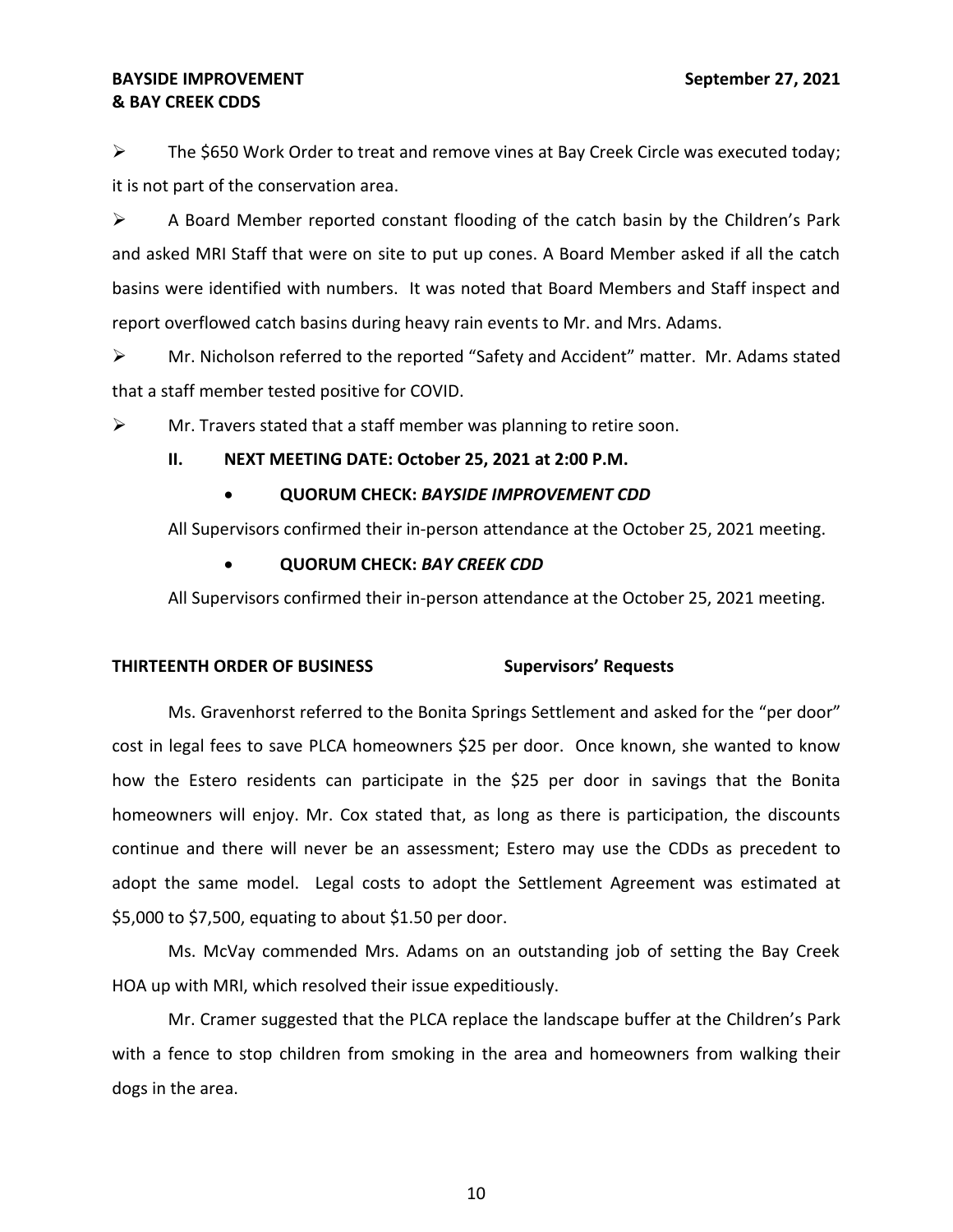# **& BAY CREEK CDDS BAYSIDE IMPROVEMENT** September 27, 2021

 written list of their areas of responsibilities. Mr. Adams would forward the latest PowerPoint to Mr. Hyman to work on together. Ms. Gravenhorst recommended the CDDs and PLCA hold a workshop to prepare a

 Mr. Nicholson referred to Bayside Board Members receiving an email from Pennyroyal resident Susan Demarco requesting additional enhancements to the monument. As Ms. Demarco is not interested in speaking to Mr. or Mrs. Adams, Mr. Cramer offered to advise her that the CDD is following the same protocol as for Long Lake Village and that her area is not being treated differently.

 Ms. Montgomery suggested posting information about the services provided for monument enhancements and specifying the CDD and HOA responsibilities; a link could be emailed to homeowners. The CDDs are only responsible for landscaping and landscape lighting.

 Mr. McCarthy asked if the new Gold Crest sign is located within an easement. Mr. Adams stated it is on PLCA property, possibly in the road right-of-way (ROW) easement.

FOURTEENTH ORDER OF BUSINESS Public Comments: *Non-Agenda Items* 

No members of the public spoke.

# **FIFTEENTH ORDER OF BUSINESS Adjournment –** *Bay Creek Community Development District*

There being no further business to discuss, Bay Creek CDD adjourned at 4:06 p.m.

# **BAYSIDE IMPROVEMENT BUSINESS ITEMS**

# **SIXTEENTH ORDER OF BUSINESS Consideration of Coleman Yovanovich Koester Proposal for District Counsel General Legal Representation**

This item was included in error; the Agreement was executed in 2020.

**SEVENTEENTH ORDER OF BUSINESS Adjournment –** *Bayside Improvement Community Development District*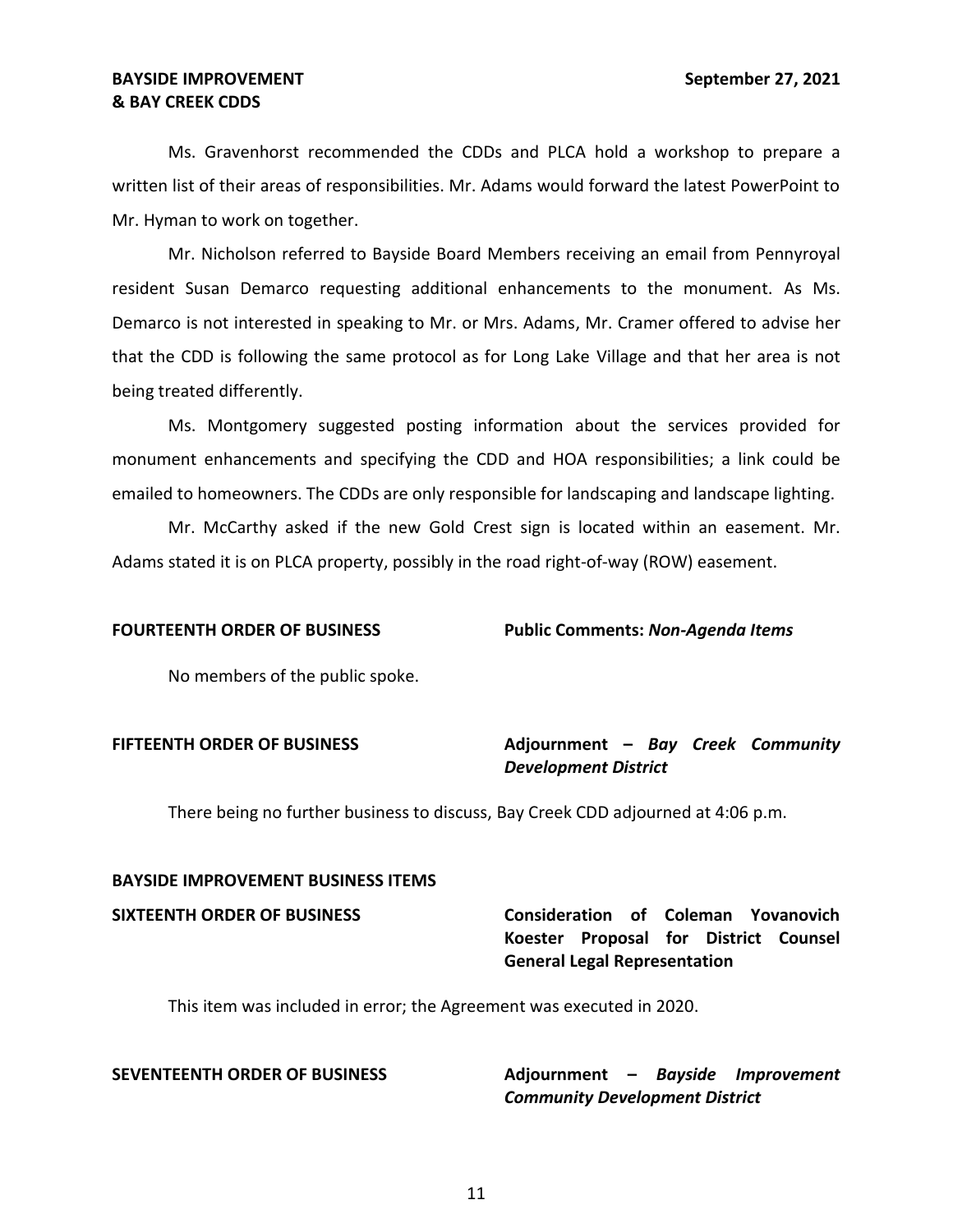There being no further business to discuss, the meeting adjourned at 4:07 p.m.

[SIGNATURES APPEAR ON THE FOLLOWING PAGE]